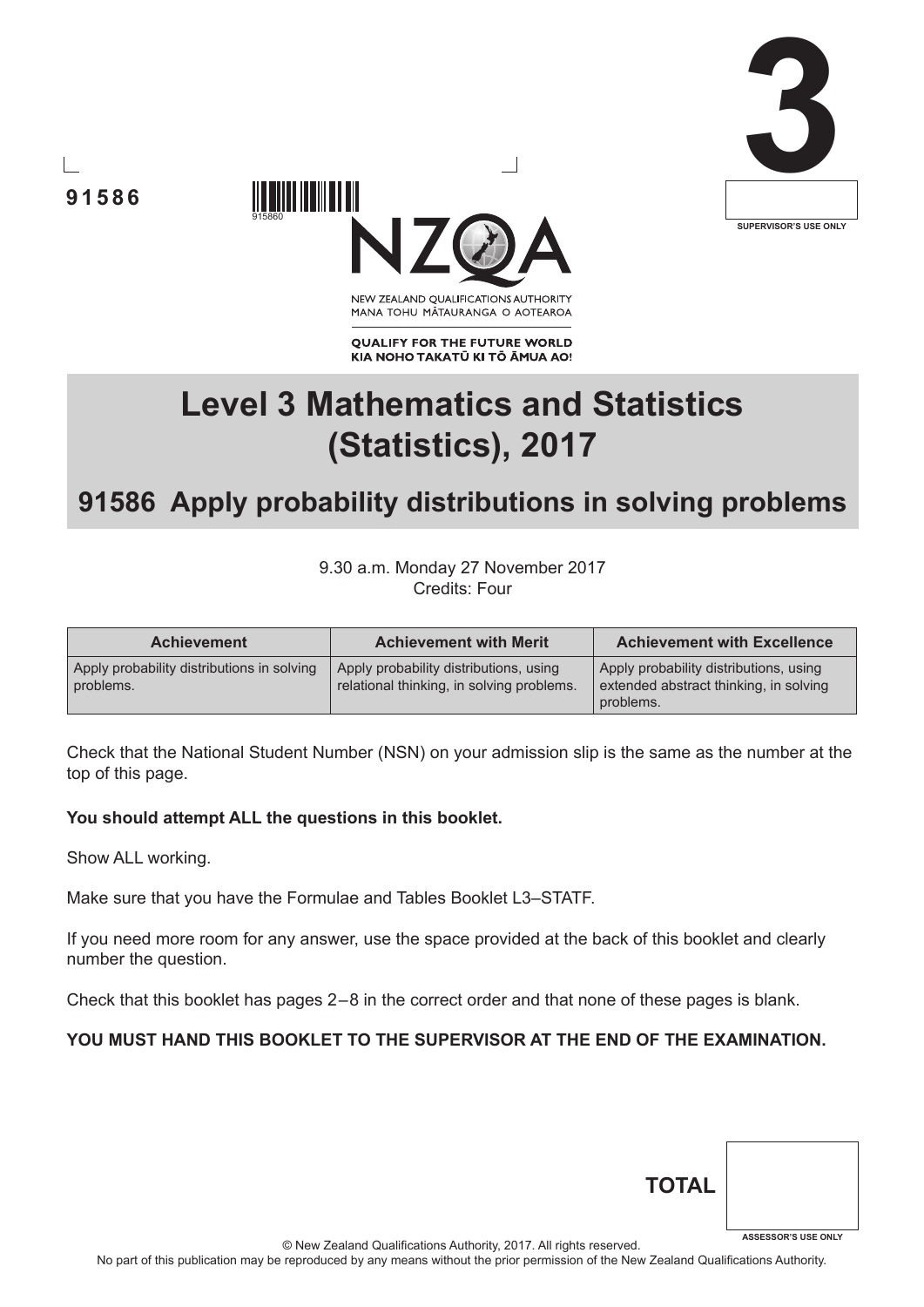#### **QUESTION ONE**

- (a) The amount of water used when taking a shower can be modelled by a random variable that takes on values between 20 litres and 200 litres. The most likely amount of water used when taking a shower is 50 litres.
	- (i) Using an appropriate probability distribution model, calculate an estimate for the percentage of showers that use less than 50 litres of water.

(ii) Using an appropriate probability distribution model, calculate an estimate for the percentage of showers that use more than 40 litres of water.

(b) Car drivers can use various mobile phone GPS navigation apps to get an estimate of the time it will take to travel to a destination. A study was carried out to investigate how accurate the travel time estimates were from one particular GPS navigation app. For each trip in the study, the estimated travel time was compared to the actual travel time, and the absolute difference calculated (see the table below).

| <b>Trip</b> | <b>Estimated travel time</b> | <b>Actual travel time</b> | <b>Absolute difference</b><br>between estimated travel<br>time and actual travel time |
|-------------|------------------------------|---------------------------|---------------------------------------------------------------------------------------|
|             | 10.4 minutes                 | 11.3 minutes              | 0.9 minutes                                                                           |
|             | 6.5 minutes                  | 5.2 minutes               | 1.3 minutes                                                                           |
|             | 3.9 minutes                  | 3.9 minutes               | 0 minutes                                                                             |
| $\ddotsc$   | .                            | .                         | .                                                                                     |

**ASSESSOR'S USE ONLY**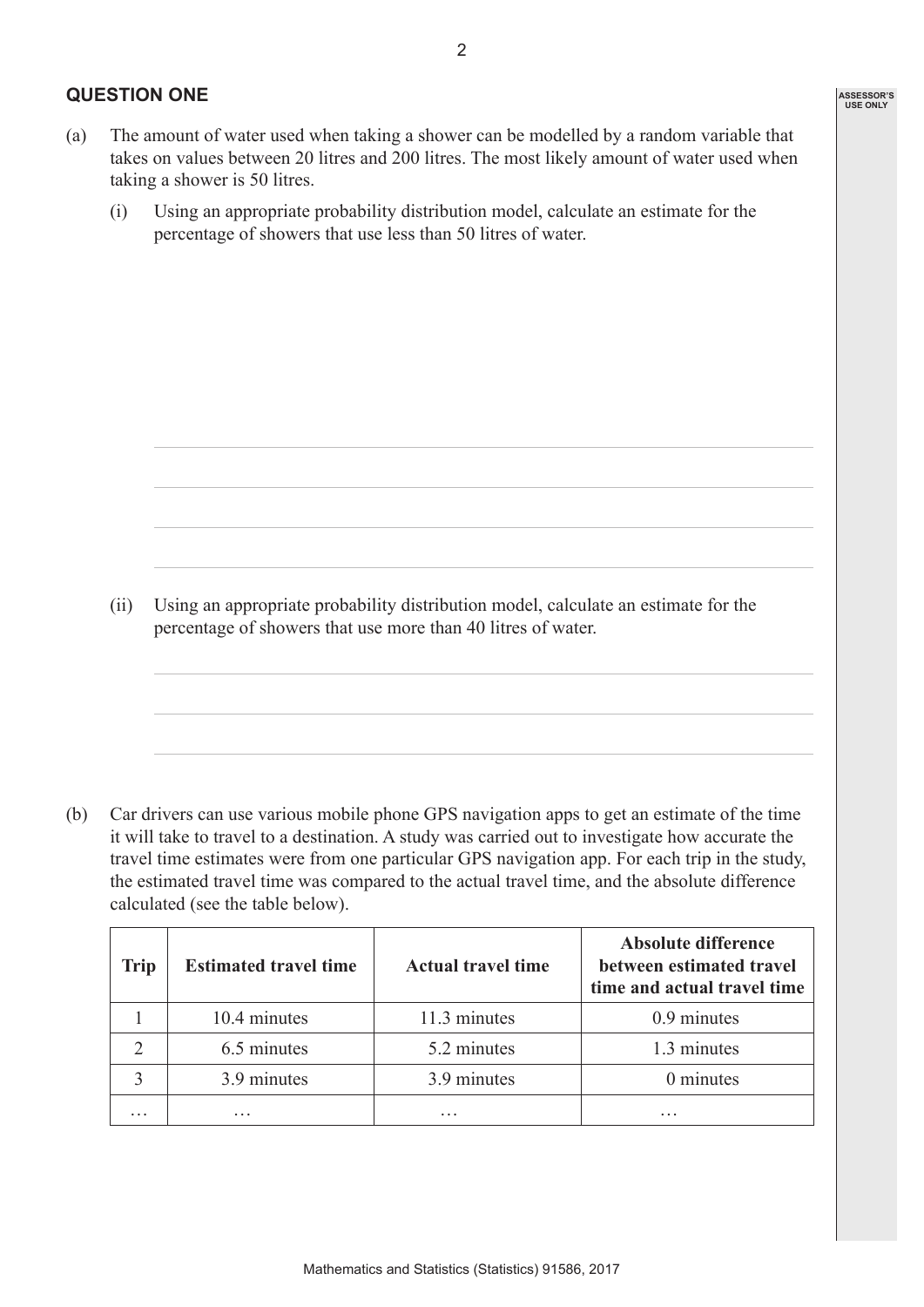(i) Suppose 15% of trips made during the study were classified as "not accurate" using the absolute difference.

 If ten trips from the study were chosen at random, using an appropriate model, calculate the probability that at most four of the trips were classified as "not accurate".

**ASSESSOR'S USE ONLY**

(ii) Justify the use of the probability distribution for your answer in part (i).

(iii) The mean absolute difference between the estimated travel time and the actual travel time for trips in this study was 3.5 minutes, with a standard deviation of 2.8 minutes. The study also found that 87% of trips had absolute differences of less than five minutes.

 Discuss TWO reasons why it would be inappropriate to use a normal distribution to model the absolute differences between the estimated travel time and the actual travel time for trips.

| 1. |                                                              |  |
|----|--------------------------------------------------------------|--|
|    |                                                              |  |
|    |                                                              |  |
|    |                                                              |  |
|    |                                                              |  |
|    |                                                              |  |
| 2. | <u> 1980 - Johann Barbara, martxa eta idazlea (h. 1980).</u> |  |
|    |                                                              |  |
|    |                                                              |  |
|    |                                                              |  |
|    |                                                              |  |
|    |                                                              |  |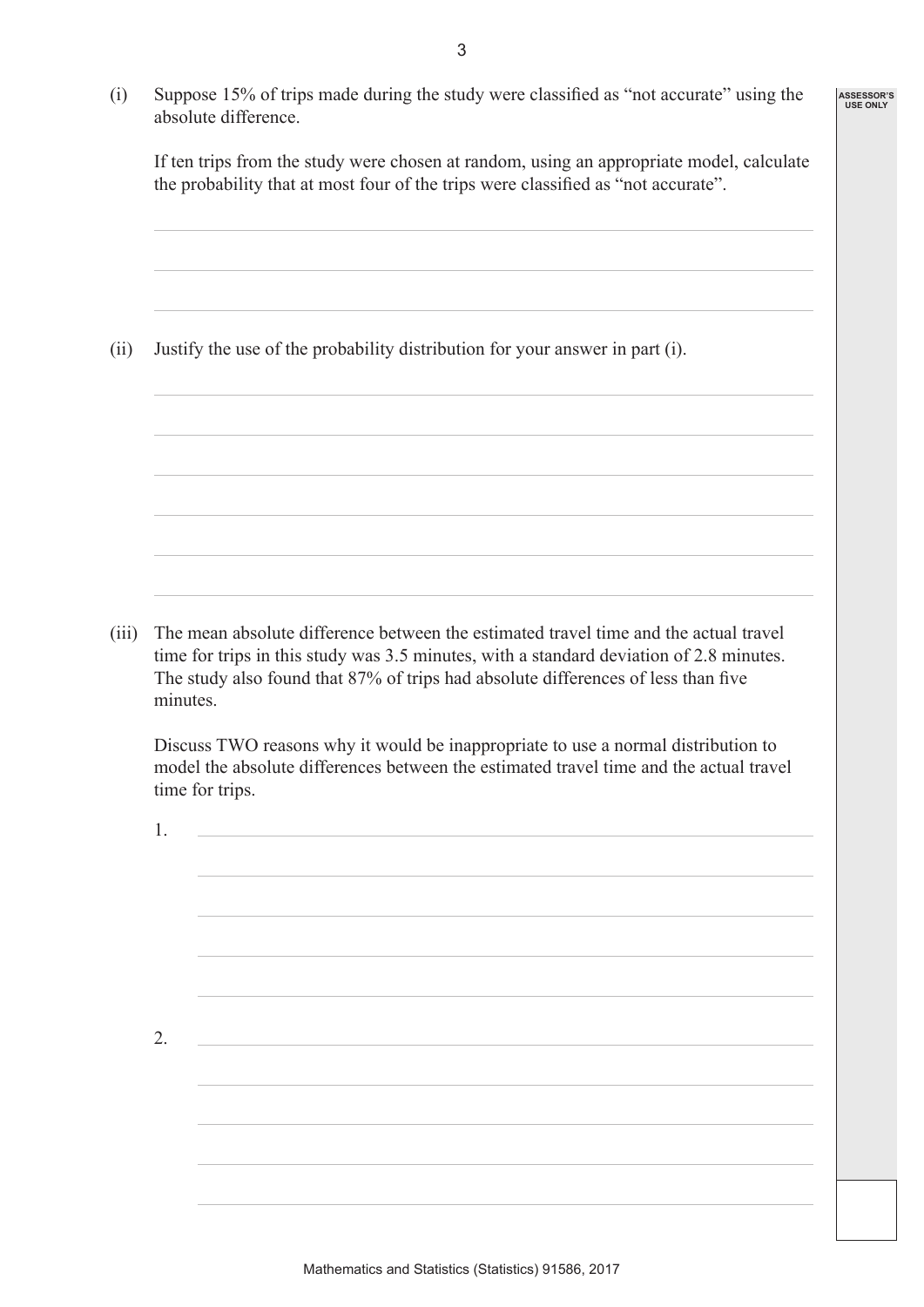### **QUESTION TWO**

(a) The table below shows the probability distribution of the random variable *X*.

| $\bullet$<br>$\ddot{\phantom{0}}$ |      |      |      |      |      |
|-----------------------------------|------|------|------|------|------|
| $P(X=x)$                          | V.II | 0.41 | 0.24 | 0.2J | V.IJ |

(i)  $E(X) = 2.2$ .

Calculate VAR(*X*).

(ii) The random variable *Y* has  $VAR(Y) = 1.5376$ .  $VAR(X + Y) = 5.5696.$ 

> Are *X* and *Y* independent? Support your answer with appropriate statistical statements.

- (b) The average temperature in a New Zealand living room on a winter evening can be modelled by a normal distribution, with mean 17.8°C and standard deviation 2.1°C.
	- (i) Using this model, between what two values would you expect the middle 95% of average temperatures for New Zealand living rooms on a winter evening to be?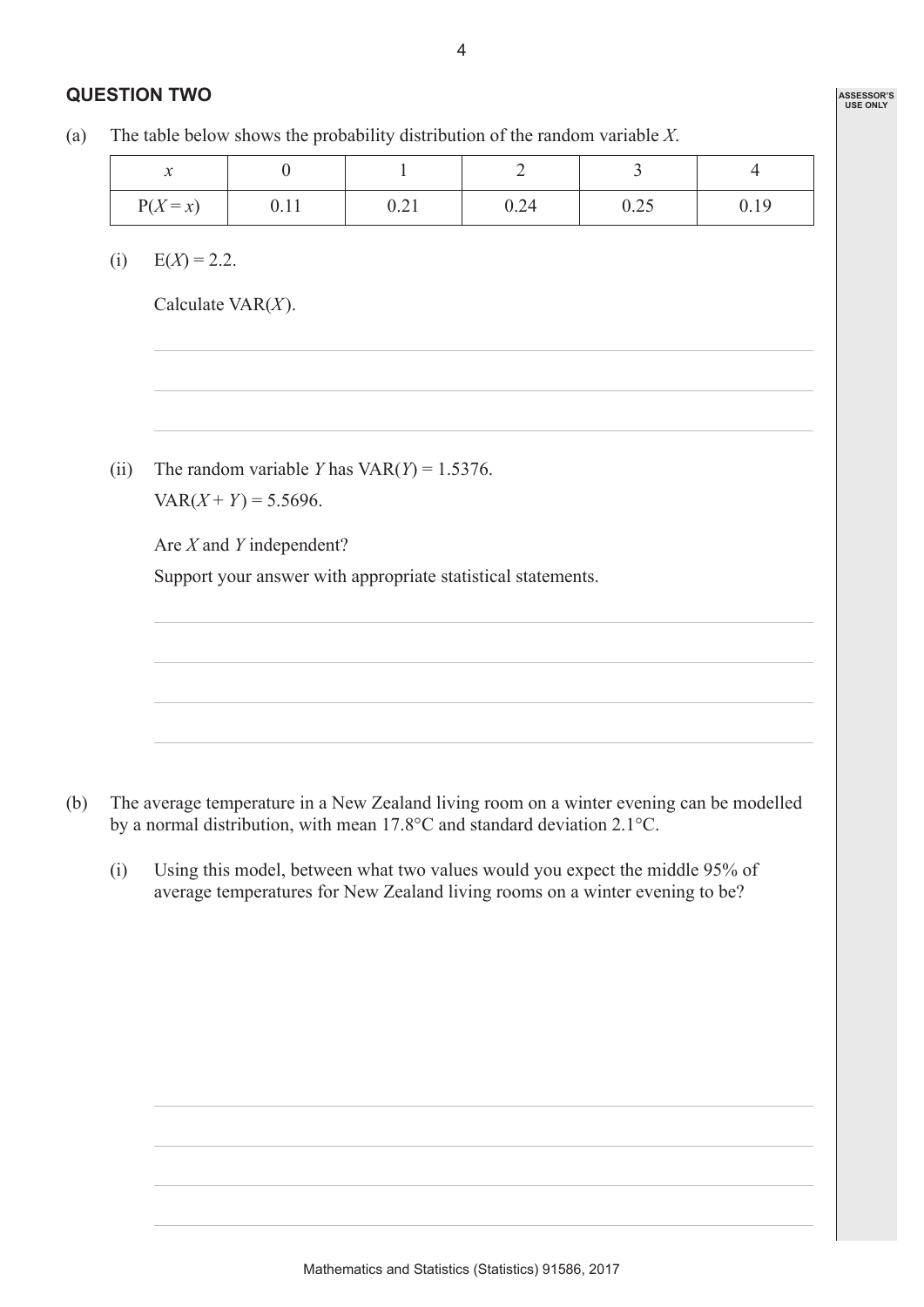(ii) Discuss ONE factor that should be considered when modelling the average temperature in a New Zealand living room on a winter evening.

**ASSESSOR'S USE ONLY**

 (iii) Suppose that five New Zealand houses were selected at random, and it was found that the average temperature of the living room on a winter evening was below 16°C for four of these houses.

 Would finding four or more houses out of five with an average temperature of the living room below 16°C be unlikely under the probability distribution model described above? Support your answer with a calculation.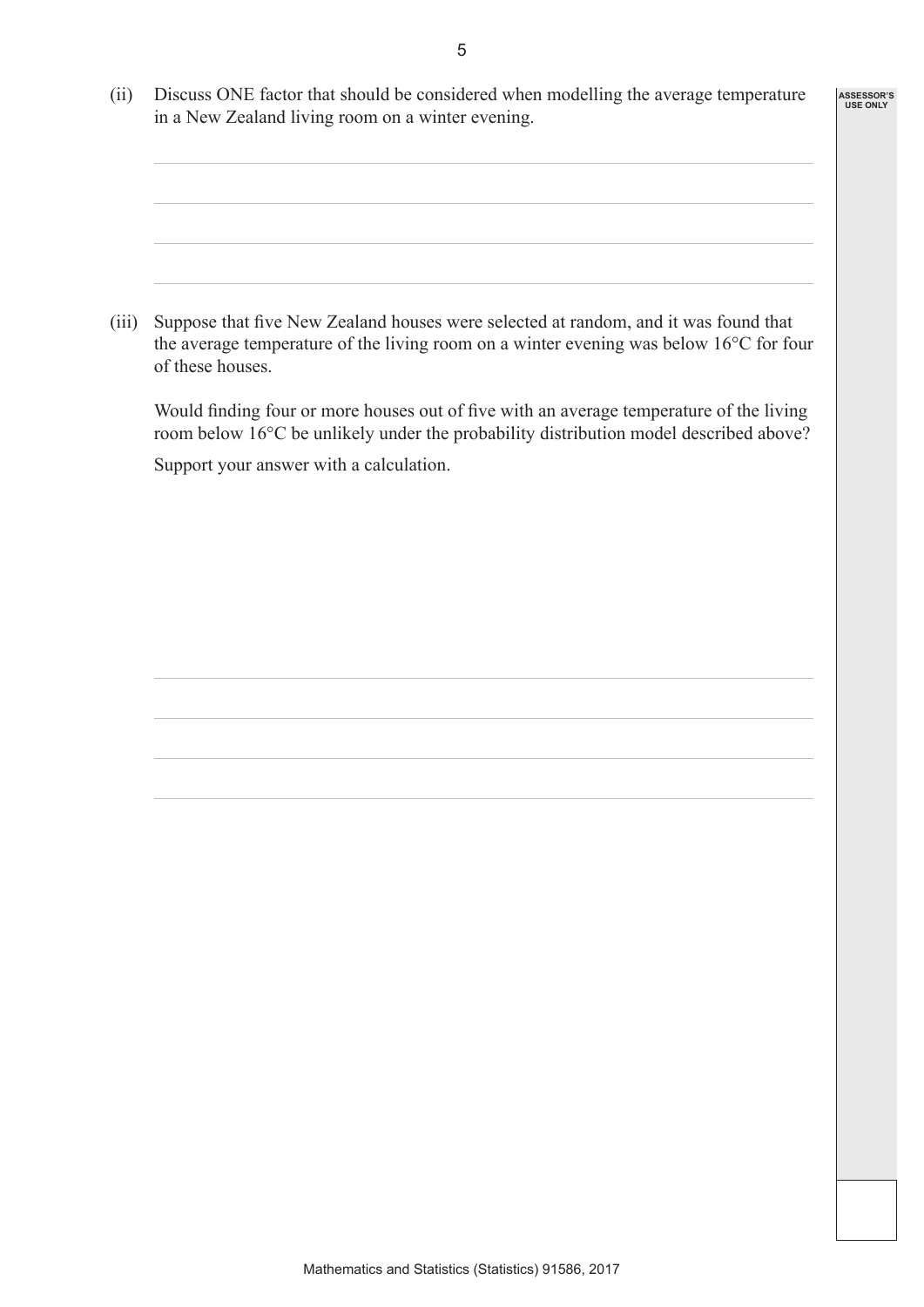#### **QUESTION THREE**

A study collected data on water use within New Zealand homes for the purpose of assisting councils, government agencies, and water suppliers to introduce water efficiency measures.

Prior to the study, it was estimated that each person in New Zealand flushes the toilet on average 4.7 times per 24-hour period.

(a) (i) Using a Poisson distribution model, calculate an estimate for the probability that a person flushes the toilet less than five times in any 24-hour period.

(ii) Give ONE reason why it may not be appropriate to use a Poisson distribution to model the number of toilet flushes for **any 4-hour period**.

(b) Data was collected on the number of times each person flushed the toilet during a 24-hour period. The data from 200 people from across 84 homes in the study is summarised in the table below.

| Number of toilet<br>flushes during<br>24-hour period |  |  |      | $\overline{ }$           |      |  |
|------------------------------------------------------|--|--|------|--------------------------|------|--|
| <b>Proportion</b>                                    |  |  | 0.14 | $0.12$   $0.11$   $0.05$ | 0.01 |  |

 (i) Calculate the mean number of toilet flushes made per 24-hour period for people in this study.

**ASSESSOR'S USE ONLY**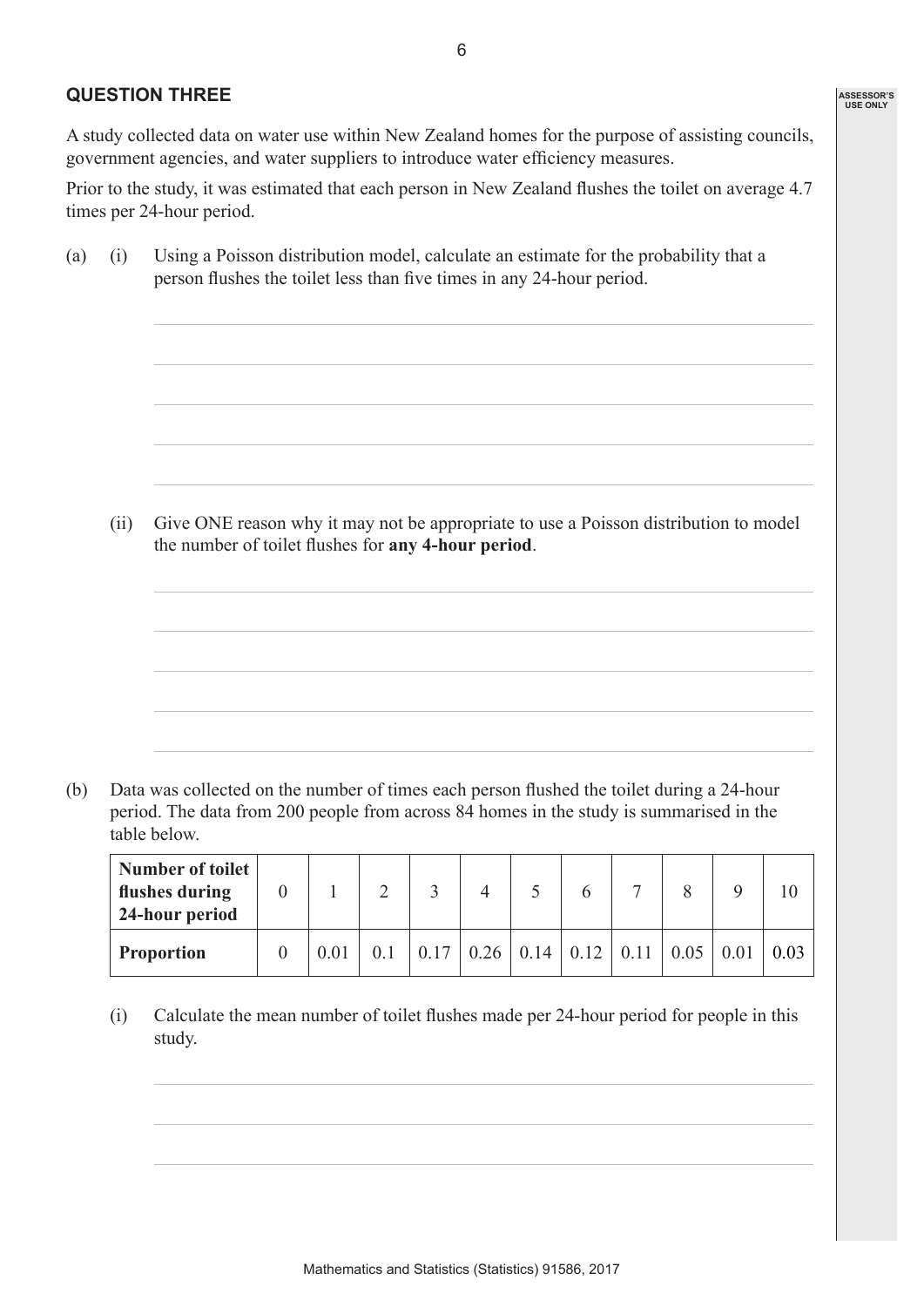(ii) Did most people in this study flush the toilet at least four times during a 24-hour period? Support your answer with a calculation.

**ASSESSOR'S USE ONLY**

(iii) The graph below shows the experimental distribution (shaded bars) and a Poisson distribution with  $\lambda = 4.7$  (the model distribution shown in black).



Discuss TWO reasons why a Poisson distribution with  $\lambda = 4.7$  may not be a good model for the number of toilet flushes for any 24-hour period.

1.

2.